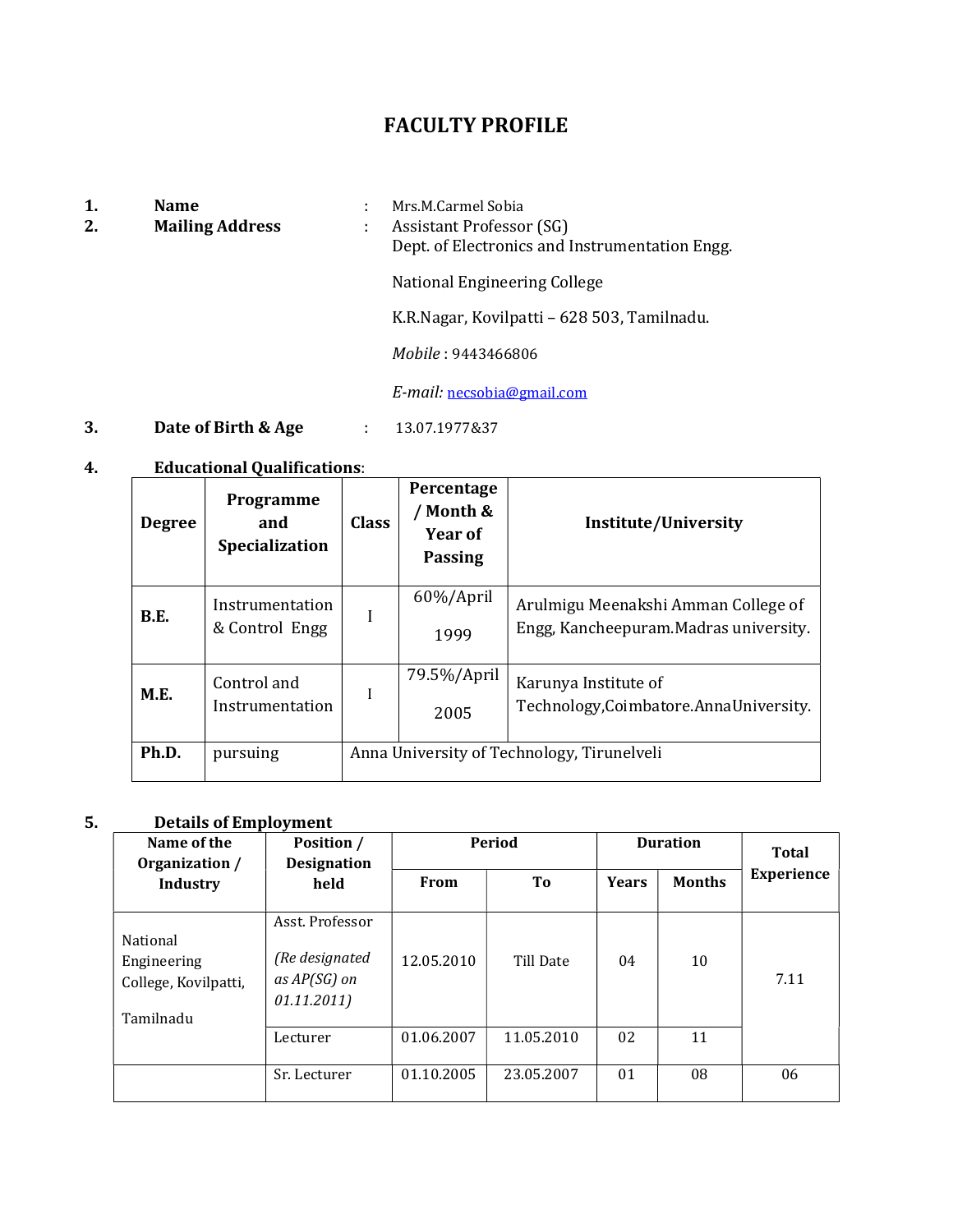| Karunya University,<br>Coimbatore                     | Lecturer | 01.06.2001 | 30.09.2005 | 04 | 04 |      |
|-------------------------------------------------------|----------|------------|------------|----|----|------|
| The Indian<br>Engineering<br>College,<br>Vadakankulam | Lecturer | 05.07.1999 | 29.05.2001 | 01 | 10 | 1.10 |

### 6. Research Papers Published in the International Journals (Chronological order)

| S.No. | <b>Title of the Paper</b>                                                                                                     | <b>Title of the Journal</b>                                                                        | <b>Volume, Number</b><br>& Page numbers | <b>Month</b><br>& Year | Impact<br>Factor |
|-------|-------------------------------------------------------------------------------------------------------------------------------|----------------------------------------------------------------------------------------------------|-----------------------------------------|------------------------|------------------|
| 1.    | Feature Extraction and Analysis of<br>Electrocardiogram Using Wavelet<br>Transform                                            | International journal<br>of Electronics,<br>Electrical and<br>Computational System<br>(UGC listed) | Vol.6, Issue9                           | Sept<br>2017           |                  |
| 2.    | Expression<br>Recognition<br>Facial<br>using a Hybrid Kernel based<br>extreme learning machine                                | Journal of<br>Computational and<br>theoretical<br>nanoscience's                                    | Vol 14,1-11,2017                        | 2017                   | 1.4              |
| 3.    | Development of face recognition<br>using the features of lip                                                                  | Pakistan Journal<br>Biotechnology                                                                  | Vol 13, PP: 155-159                     | 2016                   |                  |
| 4.    | <b>Facial Expression Recognition</b><br>using DLBP and GLCM to control<br>a wheelchair                                        | International journal<br>of applied engineering<br>research (A-II)                                 | vol.10 no.19                            | 2015                   |                  |
| 5.    | Appraising the profundity of facial<br>recognition<br>for<br>action<br>time<br>sequential facial expression image<br>analysis | International journal<br>of applied engineering<br>research (A-II)                                 | vol.10 no.20                            | 2015                   |                  |

## 7. Papers Presented in International / National Conferences (Chronological order)

| S. No. | Title of the<br>Paper                                                                                      | Title of the<br>Conference                        | <b>Organizer</b>                                                       | Date /<br>Month &<br>Year     | National /<br><b>International</b> |
|--------|------------------------------------------------------------------------------------------------------------|---------------------------------------------------|------------------------------------------------------------------------|-------------------------------|------------------------------------|
| 1.     | Analytical<br>model to detect<br>the orientation<br>of the<br>rectangular<br>defect using<br>magnetic flux | Emerging trends<br>in engineering &<br>technology | Arunachala<br>College of<br>Engineering<br>for Woman,<br>Vellichanthai | 09.12.2016<br>&<br>10.12.2016 | International                      |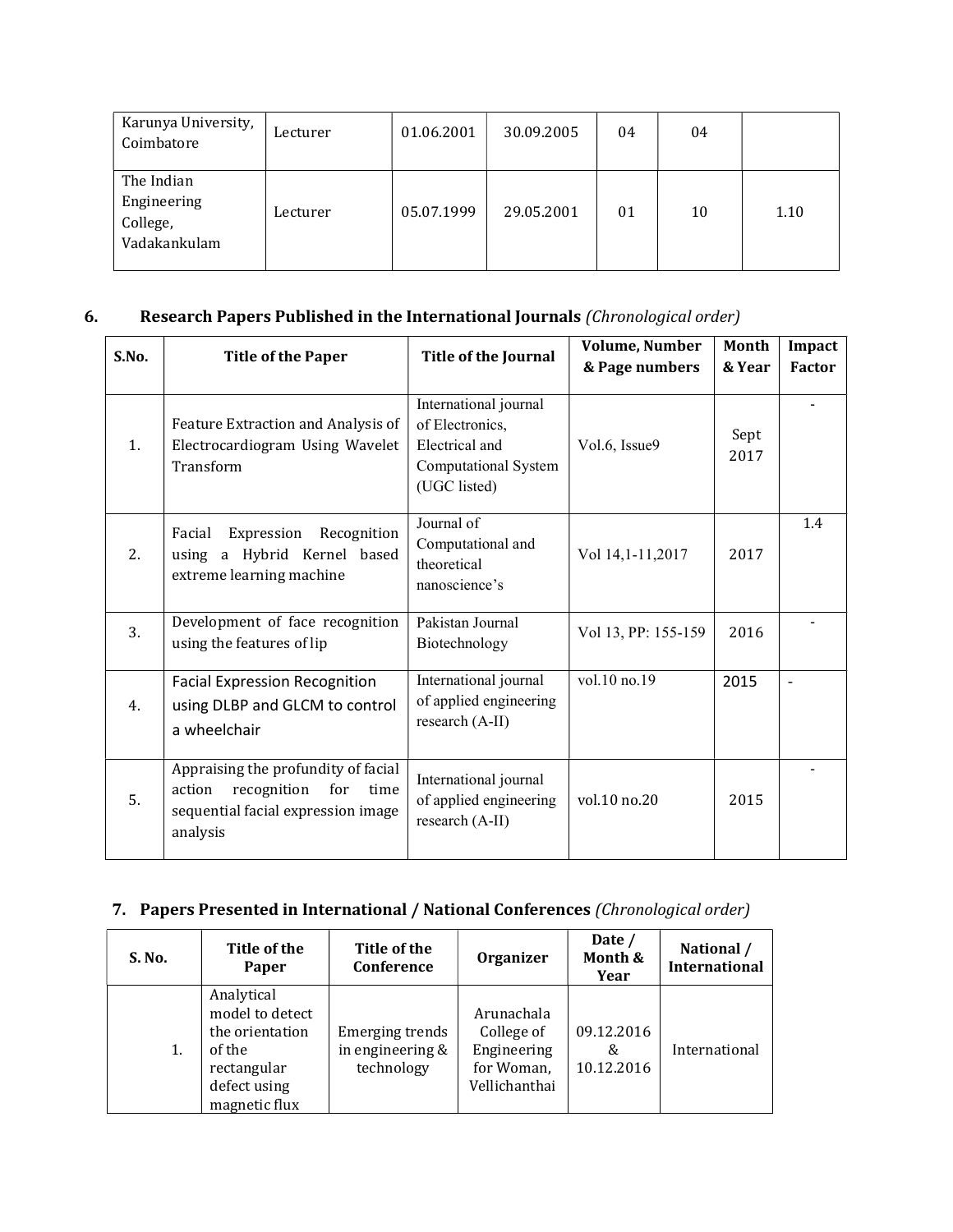|     | leakage<br>techniques                                                                                                            |                                                                                                                                             |                                                         |                                                       |                                     |
|-----|----------------------------------------------------------------------------------------------------------------------------------|---------------------------------------------------------------------------------------------------------------------------------------------|---------------------------------------------------------|-------------------------------------------------------|-------------------------------------|
| 2.  | Development of<br>face recognition<br>using the<br>features of Lip                                                               | ICIIECS'16                                                                                                                                  | Karpagam<br>College of<br>Engineering                   | 17th& 18th<br>March<br>2016                           | International                       |
| 3.  | Appraising the<br>profundity of<br>facial action<br>recognition for<br>time sequential<br>facial<br>expression<br>image analysis | DRDO - IEEE<br>sponsored<br>Innovations in<br>Information,<br>Embedded and<br>Communication<br>Systems                                      | Karpagam<br>college of<br>Engineering,<br>coimbatore    | 19th & 20th<br>March<br>2015                          | International                       |
| 4.  | Facial<br>Expression<br>Recognition<br>using DLBP and<br>GLCM to<br>control a<br>wheelchair                                      | DRDO - IEEE<br>sponsored 2nd<br>International<br>conference on<br>Innovations in<br>Information<br>Embedded and<br>Communication<br>Systems | Karpagam<br>College of<br>Engineering                   | 19th & 20th<br>March<br>2015                          | International                       |
| 5.  | Hardware in the<br>loop simulation<br>of dynamic<br>stability control<br>using vehicle<br>simulator                              | Electrical<br>Electronics and<br>computer<br>engineering                                                                                    | vivekanandha<br>college of<br>engineering<br>Coimbatore | $11th$ to $12$<br>March<br>2015.                      | International                       |
| 6.  | Distinguishing<br>different facial<br>expressions<br>using non-<br>parametric<br>1DLBP method                                    | Retina'15                                                                                                                                   | National<br>Engineering<br>College                      | 26th & 27th<br>Feb 2015                               | National                            |
| 7.  | Facial<br>Expression<br>Recognition<br>using PCA Based<br>interface for<br>wheelchair                                            | ICECS'14                                                                                                                                    | Karbagam<br>college of<br>Engineering,<br>Coimbatore    | $13^{\text{th}} - 14^{\text{th}}$<br>February<br>2014 | International<br>(IEEE<br>explorer) |
| 8.  | Eye Localization<br>towards<br>Developing a<br><b>Head Postures</b><br><b>Based Interface</b><br>for Wheelchair                  | MVIP-2012                                                                                                                                   | PSG tech,<br>Coimbatore                                 | $14^{th} - 15^{th}$<br>December<br>2012.              | International<br>(IEEE<br>explorer) |
| 9.  | Participated<br><b>Recent Trends</b><br>in<br>Instrumentation                                                                    | Instrumentation                                                                                                                             | National<br>Engineering<br>College,<br>K.R.Nagar.       | 19th & 20th<br>March<br>2009                          | National                            |
| 10. | Characterization<br>and Automatic                                                                                                | Trends in<br>instrumentation                                                                                                                | Velammal<br>Engineering<br>college                      | 5 <sup>th</sup> october<br>2007                       | National                            |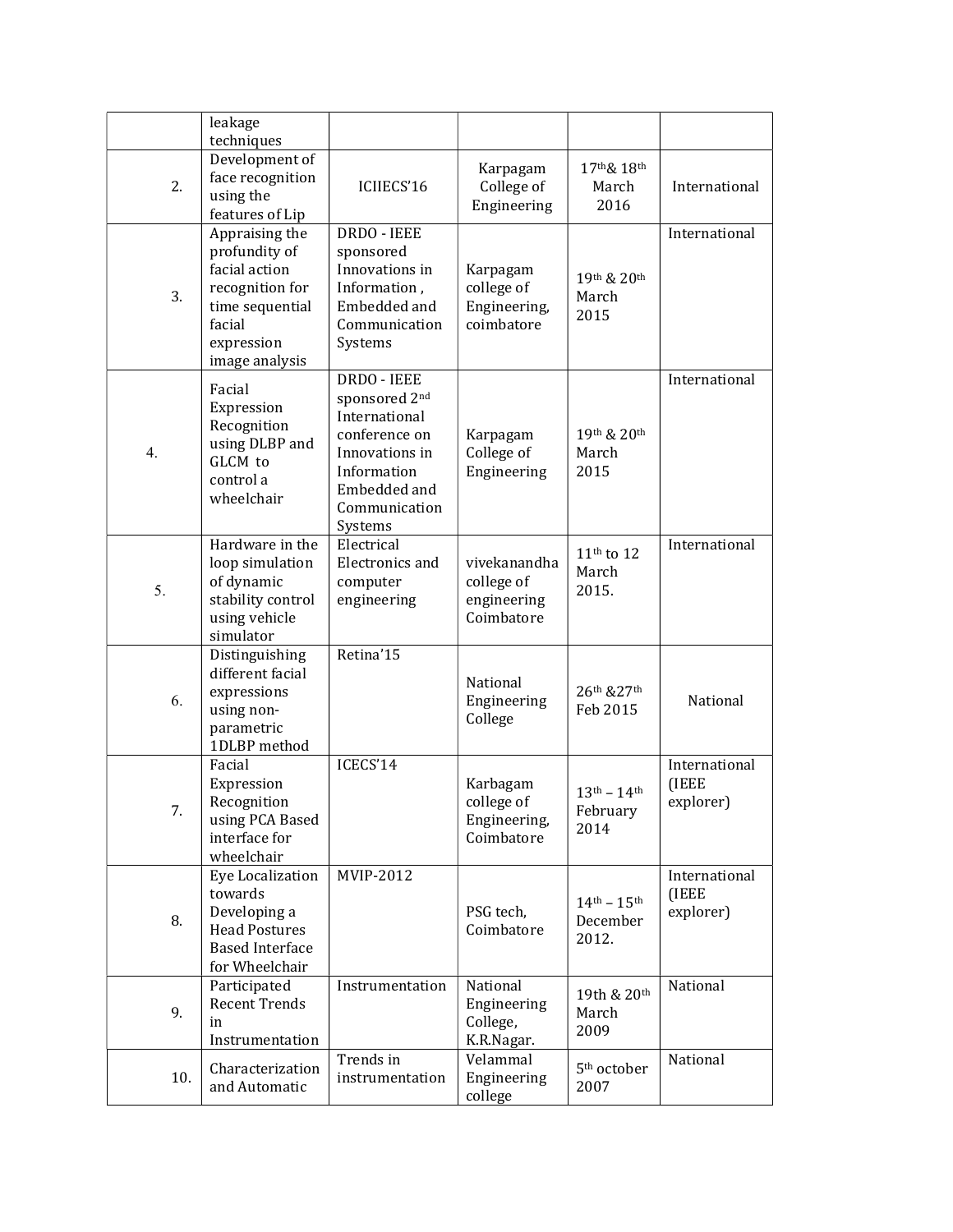|     | Diagnosation of<br>liver Images                                                      | and signal<br>processing                                         |                                                           |                                         |               |
|-----|--------------------------------------------------------------------------------------|------------------------------------------------------------------|-----------------------------------------------------------|-----------------------------------------|---------------|
| 11. | Challenges In<br>Indian Technical<br>Education In<br>The Context Of<br>Globalization | Tenth Annual<br>convention                                       | ISTE chapter,<br>National<br>engineering<br>college on    | $2nd$ & $3rd$<br>November<br>2007.      | National      |
| 12. | Quality and<br>development of<br>Technical<br>Education<br>in India                  | Tenth Annual<br>convention                                       | ISTE chapter,<br>National<br>engineering<br>college on    | $2nd$ & $3rd$<br>November<br>2007.      | National      |
| 13. | Controlling of<br>Inverted<br>pendulum using<br>PIC.<br>Microcontroller              | Trends in<br>instrumentation.<br>system design<br>and automation | Karunya<br>Deemed<br>University,<br>Karunya<br>Nagar      | 28 April<br>2007.                       | National      |
| 14. | Implementation<br>of Fuzzy logic<br>controller in<br>Distillation<br>column          | <b>TIMA-2004</b>                                                 | Noorul Islam<br>College of<br>Engineering,<br>Kumaracoil. | $16^{th} - 18^{th}$<br>December<br>2004 | International |

# 8. Training programmes / Seminars/ Workshops/ FDP/ Symposium Organized

| S.<br>N <sub>o</sub> | Name of the<br>Programme                                                   | <b>Funding</b><br><b>Agency</b> | Seminars/<br>Workshops/<br>Symposium | <b>Venue</b>                       | Date / Month<br>& Year    | Organized |
|----------------------|----------------------------------------------------------------------------|---------------------------------|--------------------------------------|------------------------------------|---------------------------|-----------|
| $\mathbf{1}$         | Embedded system design<br>with 8051, PIC, ARM                              |                                 | Workshop                             | National<br>Engineering<br>College | $15th$ Dec' 2007          | organized |
| 2.                   | Graphical system design<br>using lab VIEW                                  |                                 | Regional<br>Seminar                  | National<br>Engineering<br>College | 05.11.2009<br>to07.11.09  | organized |
| 3.                   | Research issues on bio<br>medical signal processing<br>and instrumentation | <b>DRDO</b>                     | National<br>Seminar                  | National<br>Engineering<br>College | 24.02.10 to<br>26.02.10   | organized |
| 4.                   | Workshop on industrial<br>automation                                       |                                 | Workshop                             | National<br>Engineering<br>College | 17 <sup>th</sup> Feb'2014 | organized |
| 5.                   | Embedded & Arduino<br>controller with hands on<br>training                 |                                 | Workshop                             | National<br>Engineering<br>College | 07.03.2015                | organized |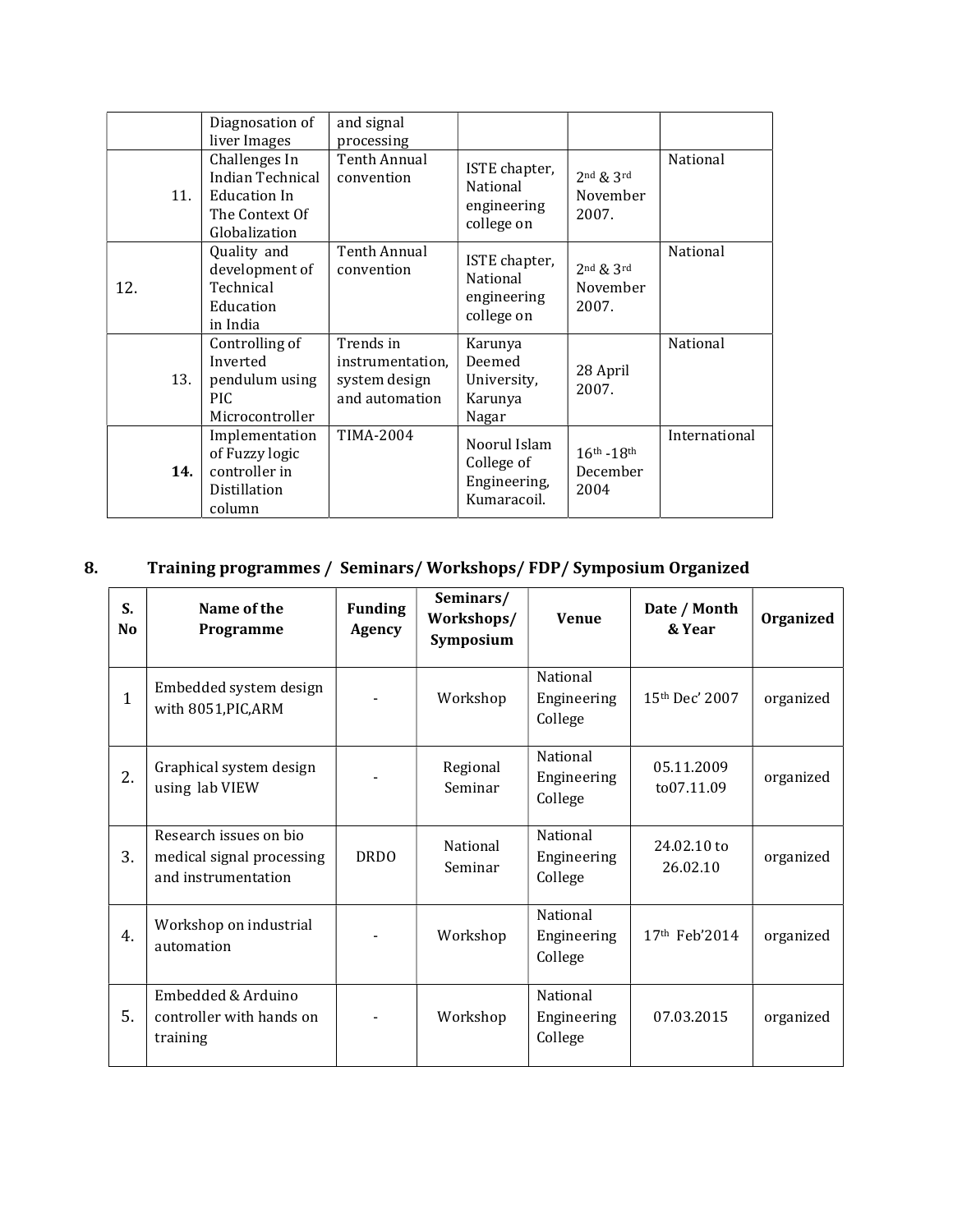| 6.       | Industrial automation                                                                                                                    |              | Workshop                   | National<br>Engineering<br>College                | 04.08.2015                      | organized |
|----------|------------------------------------------------------------------------------------------------------------------------------------------|--------------|----------------------------|---------------------------------------------------|---------------------------------|-----------|
| 7.       | Automation in oil and gas<br>industry-Petro<br>Career<br>Solutions                                                                       |              | Seminar                    | National<br>Engineering<br>College                | 24 <sup>th</sup> March          | organized |
| 8.       | <b>Industrial Automation</b>                                                                                                             |              | Workshop                   | National<br>Engineering<br>College                | 15 - 16 March                   | organized |
| 9.       | Formulation of Research<br>and Development Grant<br>proposals by scientists<br>and Technologists                                         |              | Workshop                   | National<br>Engineering<br>College,<br>K.R.Nagar  | 18.11.2015 to<br>20.11.2015     | organized |
| 10<br>t, | Soft<br>Computing<br>and<br>Computational Intelligence<br>(CONSCI 2k16)<br>$-ISTE$<br><b>Students Chapter</b>                            | <b>ISTE</b>  | Regional<br>Conference     | National<br>Engineering<br>College, K.R.<br>Nagar | 10.03.2016<br>to 11.03.2016     | Organized |
| 11<br>t, | Computing<br>Soft<br>and<br>Computational Intelligence<br>(CONSCI-2k17) ISTE<br><b>Students Chapter</b>                                  | <b>ISTE</b>  | Regional<br>Conference     | National<br>Engineering<br>College, K.R.<br>Nagar | 02.01.2017 to<br>03.01.2017     | Organized |
| 12       | Seminar on Brain computer<br>interface (EEG& GAZE)                                                                                       | <b>ISTE</b>  | Seminar<br>(ISTE students) | National<br>Engineering<br>College, K.R.<br>Nagar | 28.09.2016 to<br>29.09.2016     | organized |
| 13       | National<br>Three<br>Days<br>Seminar<br>on<br>"Research<br>perspectives and challenges<br>in instrumentation aspects<br>of IoT" (IOT'17) | <b>AICTE</b> | Seminar                    | National<br>Engineering<br>College, K.R.<br>Nagar | $25th$ oct - $27th$<br>oct 2017 | Organized |

## 9. Training programmes / Seminars/ Workshops/ FDP / Symposium Attended

| S. | N <sub>o</sub> | <b>Name of the Programme</b>     |        | Seminars/<br>Workshops/<br>Symposium | <b>Venue</b>                    | Date / Month &<br>Year |
|----|----------------|----------------------------------|--------|--------------------------------------|---------------------------------|------------------------|
|    |                | Leadership<br>and<br>Development | skills | Faculty<br>Development<br>Programme  | Karunya Institute of Technology | June 12-13 2003.       |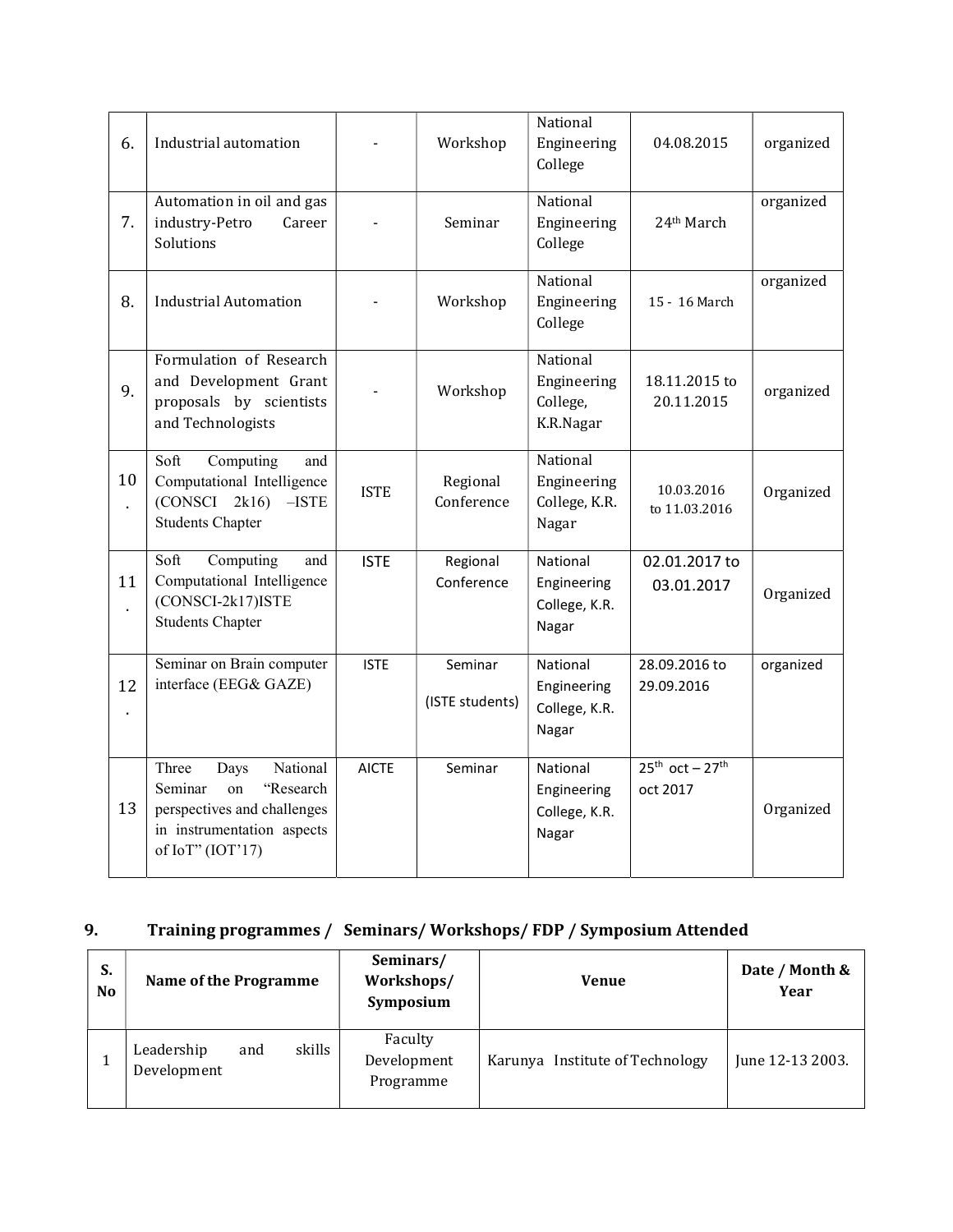| S.<br>No       | <b>Name of the Programme</b>                                                                  | Seminars/<br>Workshops/<br>Symposium | <b>Venue</b>                                                  | Date / Month &<br>Year                             |
|----------------|-----------------------------------------------------------------------------------------------|--------------------------------------|---------------------------------------------------------------|----------------------------------------------------|
| $\overline{2}$ | Introduction to FPGA design                                                                   | workshop                             | <b>ISTE</b> chapter of National<br><b>Engineering College</b> | 1st sep 2007                                       |
| 3              | Soft computing Techniques                                                                     | workshop                             | National Engineering College.                                 | 10 <sup>th</sup> October<br>2007                   |
| $\overline{4}$ | Ignite the Minds of Bio-signal<br><b>Engineers towards Research</b>                           | workshop                             | National Engineering College                                  | 2 <sup>nd</sup> October 2007                       |
| 5              | Advances in Fuzzy System                                                                      | Workshop                             | Sethu Institute of Technology<br>,Kariapatti.                 | 7 <sup>th</sup> & 8 <sup>th</sup><br>December 2007 |
| 6              | <b>Embedded System Design</b><br>with 8051, PIC ARM                                           | workshop                             | National Engineering College                                  | 15th dec 2007                                      |
| 6              | ICMR sponsored on<br><b>Advancements in Medical</b><br><b>Engineering towards</b><br>Research | National Seminar                     | National engineering college                                  | <b>28TH-29TH MAR</b><br>2008                       |
| 7              | <b>Embedded System Design</b><br>and its Application                                          | National Seminar                     | National engineering college                                  | 19th & 20th<br>September 2008                      |
| 8              | Analysis of Electrical<br>Generators for Wind Energy<br>Systems                               | National Level<br>Seminar            | National engineering college                                  | 29th & 30th Dec<br>2008                            |
| 9              | Advances in optical fiber<br><b>Technology and Networks</b>                                   | short term<br>training<br>programme  | National Engineering College                                  | 26th to 30th May<br>2008                           |
| 10             | Calibration - Principles and<br>Management requirements                                       | workshop                             | Small Industries testing and<br>Research Centre, Coimbatore   | 11 <sup>th</sup> Jan 2002                          |
| 11             | DCS and PLC overview                                                                          | Training                             | Training center of Yokogawa India<br>Ltd                      | 5 <sup>th</sup> - 9 <sup>th</sup> Oct 2009         |
| 12             | Graphical<br>System<br>Design<br>using LabVIEW for Research<br>and Engineers                  | workshop                             | National Engineering College                                  | 11th-13th Nov<br>2009                              |
| 13             | High impact Teaching Skills<br>conducted by Wipro                                             | Workshop                             | National Engineering College                                  | 30 th Nov to 1st<br>dec 2009                       |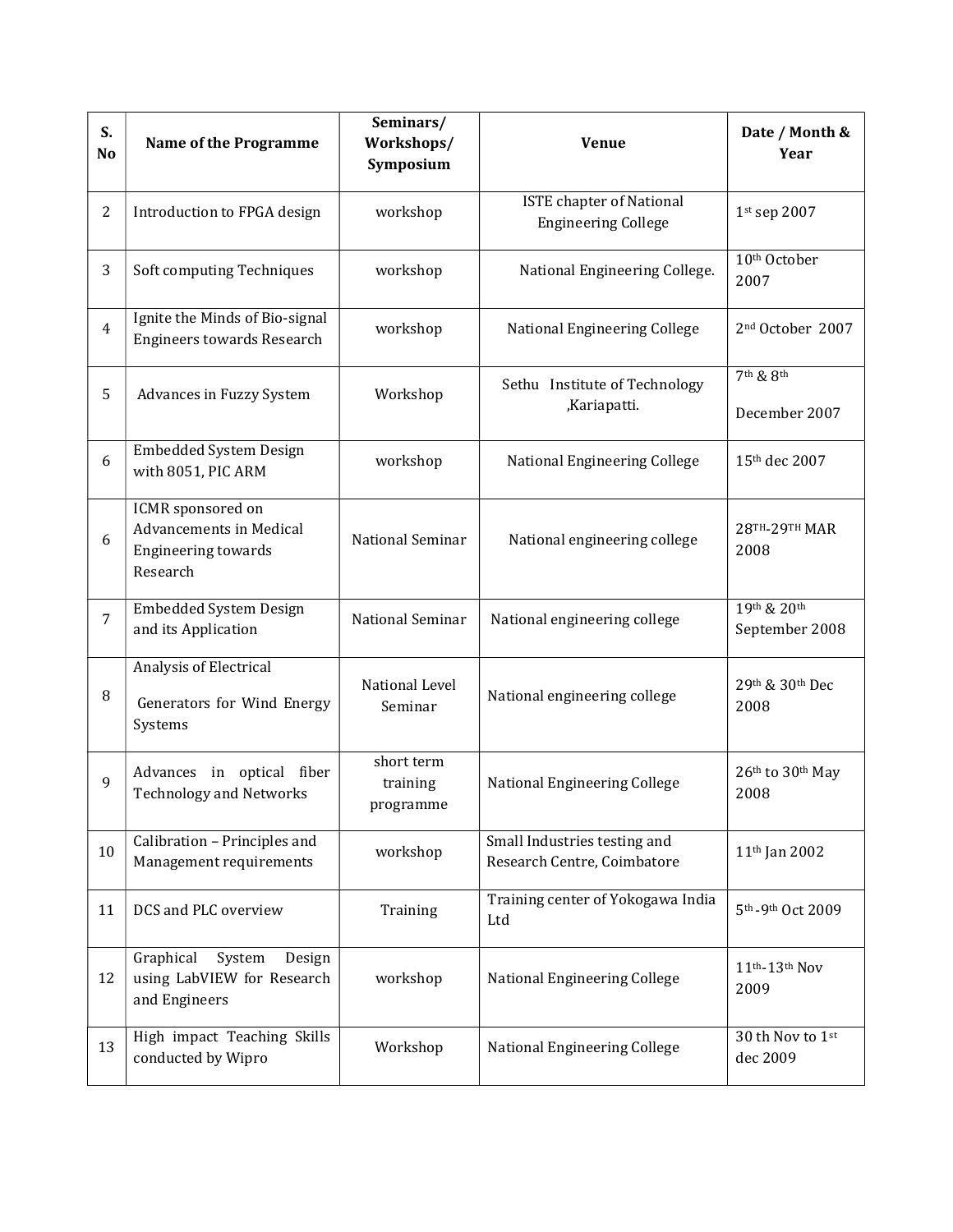| S.<br>N <sub>o</sub> | <b>Name of the Programme</b>                                                                          | Seminars/<br>Workshops/<br>Symposium | <b>Venue</b>                                                                        | Date / Month &<br>Year                                    |
|----------------------|-------------------------------------------------------------------------------------------------------|--------------------------------------|-------------------------------------------------------------------------------------|-----------------------------------------------------------|
| 14                   | LabVIEW<br>software<br>and<br>Hardware                                                                | Workshop                             | FX Engineering college                                                              | $21$ st-22 <sup>nd</sup> aug<br>2009                      |
| 15                   | Softcomputing Techniques.                                                                             | Workshop                             | Mepco schlenk Engineering<br>college, sivakasi.                                     | 11 <sup>th</sup><br>and 12 <sup>th</sup> February<br>2010 |
| 16                   | Research<br>Bio<br>Issues<br>on<br>medical<br>Signal Processing<br>and Instrumentation                | Seminar                              | National Engineering College                                                        | $24th - 26th$ Feb<br>2010                                 |
| 17                   | AICTE sponsored -FPGA for<br><b>DSP</b> Applications                                                  | Seminar                              | National Engineering College                                                        | 17TH - 18TH JUNE<br>2011                                  |
| 18                   | CSIR sponsored- Bio-medical<br>Engineering Advancements in<br>Medical Engineering towards<br>Research | Seminar                              | National Engineering College                                                        | 17TH-19TH MAR<br>2011                                     |
| 19                   | ISTE chapter- Workshop on<br><b>LATEX</b>                                                             | Workshop                             | Dept of Information Technology<br>of Dr. Sivathi Aditanar College of<br>Engineering | 15th Nov 2011                                             |
| 20                   | <b>DRDO</b><br>sponsored-<br>Medical<br>Advancements<br>in<br>Engineering<br>towards<br>Research      | National Seminar                     | National engineering college                                                        | 5TH-6TH AUG 2011                                          |
| 21                   | Media<br>security:<br>A<br>set-<br>theoretic framework for Data<br>Hiding                             | workshop                             | National Engineering College                                                        | 29th August 2012                                          |
| 22                   | Image<br>Processing<br>using<br><b>MATLB</b>                                                          | workshop                             | ITIE Knowledge solution,<br>Bangalore                                               | 19th & 20th<br>October 2012                               |
| 23                   | <b>BRNS</b><br>sponsored-<br>Non<br><b>Destructive Evaluation</b>                                     | National Seminar                     | National engineering college                                                        | $19^{th} - 21^{st}$<br>Sep.<br>2013                       |
| 24                   | Hands on Training Program<br>on Embedded Systems using<br>Microchip<br>PIC<br>Microcontroller         | Training                             | Falcon, Coimbatore                                                                  | $3^{\text{rd}} - 8^{\text{th}}$ March<br>2014             |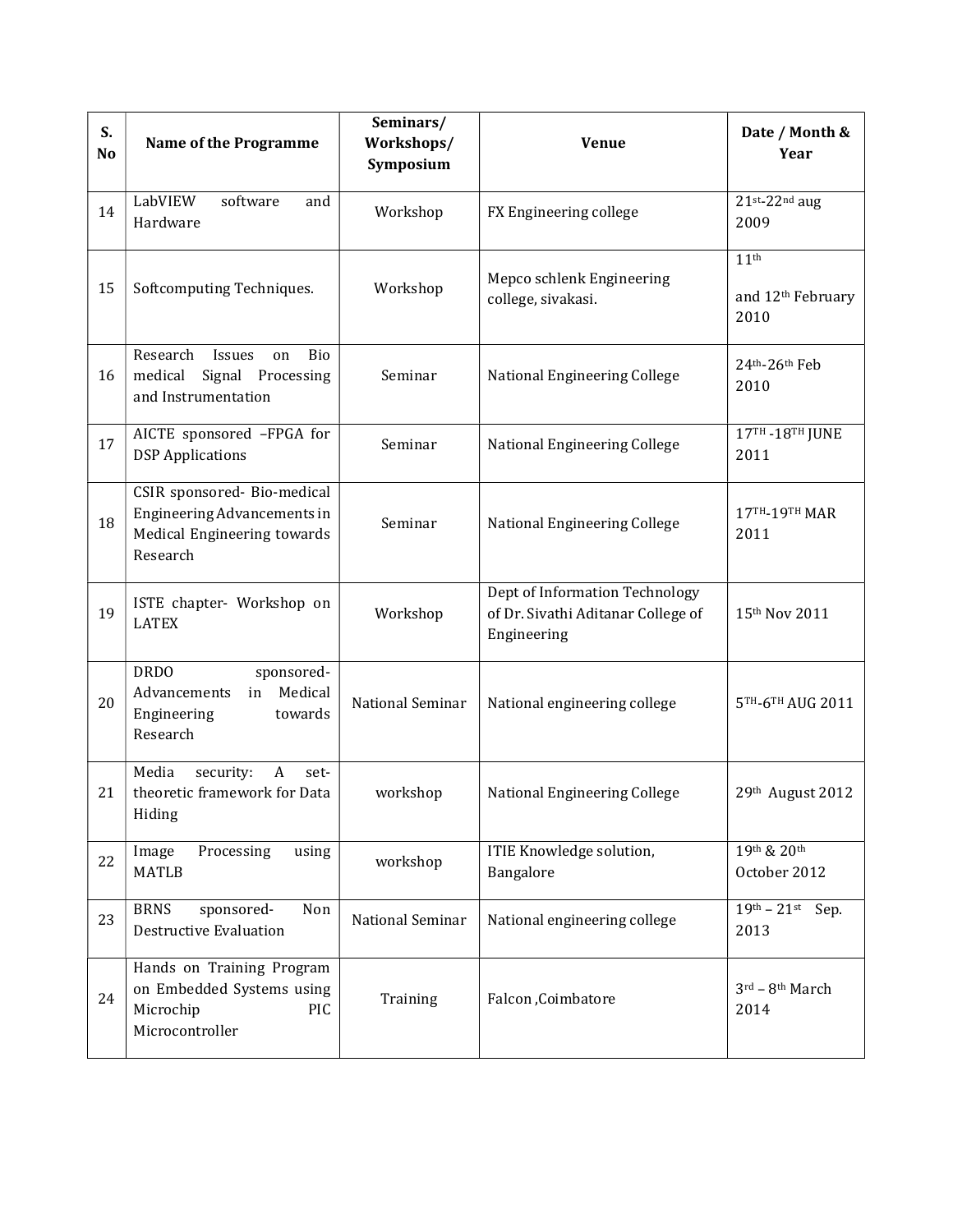| S.<br>N <sub>o</sub> | <b>Name of the Programme</b>                                                                      | Seminars/<br>Workshops/<br>Symposium | <b>Venue</b>                                                                 | Date / Month &<br>Year         |
|----------------------|---------------------------------------------------------------------------------------------------|--------------------------------------|------------------------------------------------------------------------------|--------------------------------|
| 25                   | 17 <sup>th</sup> ISTE annual convention<br>and conferment of Life time<br>achievement awards 2014 | annual<br>convention                 | National Engineering College                                                 | 7th -8th Nov 2014              |
| 26                   | Emerging technologies with<br>hands on and live demo                                              | faculty<br>development<br>programme  | Perpetro Technologies, Chennai<br>and National Engineering College           | 7th -8th Nov 2014              |
| 27                   | <b>Training of Evaluators</b>                                                                     | Workshop                             | National Engineering College                                                 | 14th to 16th<br>March 2014     |
| 28                   | NPTEL workshop                                                                                    | workshop                             | National Programme on<br><b>Technology Enhanced Learning</b><br>(IIT Madras) | 13 <sup>th</sup> march 2015    |
| 29                   | <b>OrCAD</b><br>entuple<br>Didactic<br>Seminar<br>Cadence<br><b>OrCAD</b><br><b>PSPICE</b>        | seminar                              | Vellammal College of Engineering                                             | 22nd 2015                      |
| 30                   | Embedded<br>System<br>design<br>using PIC                                                         | Workshop                             | National Engineering College                                                 | 31.07.15,01.08.15<br>&03.08.15 |
| 31                   | Intellectual Property Rights<br>&Innovations                                                      | Workshop                             | National Engineering College                                                 | 07.11.2015                     |
| 32                   | Training<br>programme<br>on<br>Technology enabled teaching<br>learning process                    | Training<br>programme                | National Engineering College                                                 | 27th to 29th May<br>2017       |

## 10. Details of Sponsored Research Projects

| <b>S. No.</b> | Name of Project                                                                       | <b>Funding Agency</b>                                          | <b>Fund</b><br><b>Received</b> | Date of<br>commencement | Date of<br>Completion |
|---------------|---------------------------------------------------------------------------------------|----------------------------------------------------------------|--------------------------------|-------------------------|-----------------------|
| 1.            | Automatic vision controlled<br>Wheel chair using Virtual<br>Instrumentation (LabVIEW) | Tamil Nadu State<br><b>Council for Science</b><br>& Technology | Rs.<br>$6,000/-$               | $\tan 2012$             | May 2012              |
| 2.            | Gesture Recognition and<br>voice translation of deaf<br>and dumb people               | Tamil Nadu State<br><b>Council for Science</b><br>& Technology | Rs.<br>$10,000/-$              | 25.04.17                | 31.10.2017            |